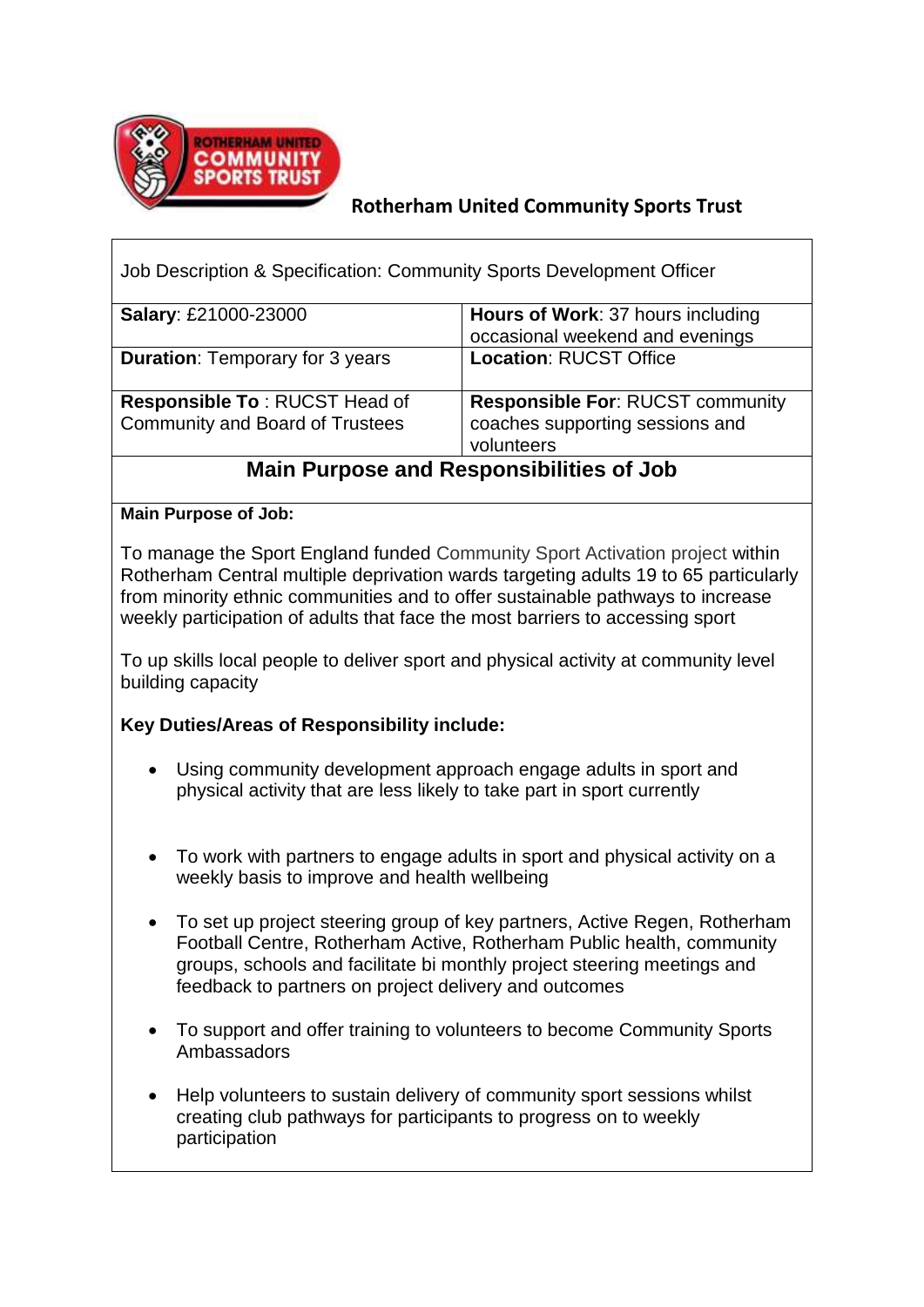- Organise sport tournament and community sports events that bring communities together and help recruit more participants
- To maintain a central database system tracking participants and volunteer progression for monitoring purposes and maintain appropriate financial records for the project
- To prepare and submit quarterly progress report for the Trustees meetings
- As an employee of RUCST you have duty under the Safeguarding Vulnerable Groups Act 2008 and Children's Act 2004 to safeguarding and promoting children and young people and vulnerable adults

## **Conditions**

- To undertake training and CPD as necessary and relevant to the post
- The post holder will be required to work some evenings and weekends as the requirements of the job demands
- To undertake other duties and responsibilities as required from time to time commensurate with the grade of the post.

### **General Responsibilities**

- To be familiar and comply with all relevant legislation, policies and procedures including those relating to:-
- Health and Safety, Management of Risk, Operational, Personnel, Data Protection, financial regulations
- To identify risks within personal objectives, using resources effectively and efficiently and safeguarding assets.
- To ensure equality of opportunity is afforded to all persons both internal and external, actively seeking to eliminate any direct or indirect discriminatory practices/ behaviour

*This job description is not to be regarded as exclusive or exhaustive. It is intended as an outline indication of the areas of activity and will be amended in light of the changing needs of Rotherham United Community Sports Trust.* 

*RUCST is committed to safeguarding and promoting welfare of children, young people and vulnerable adults, and expects all staff to share this commitment.*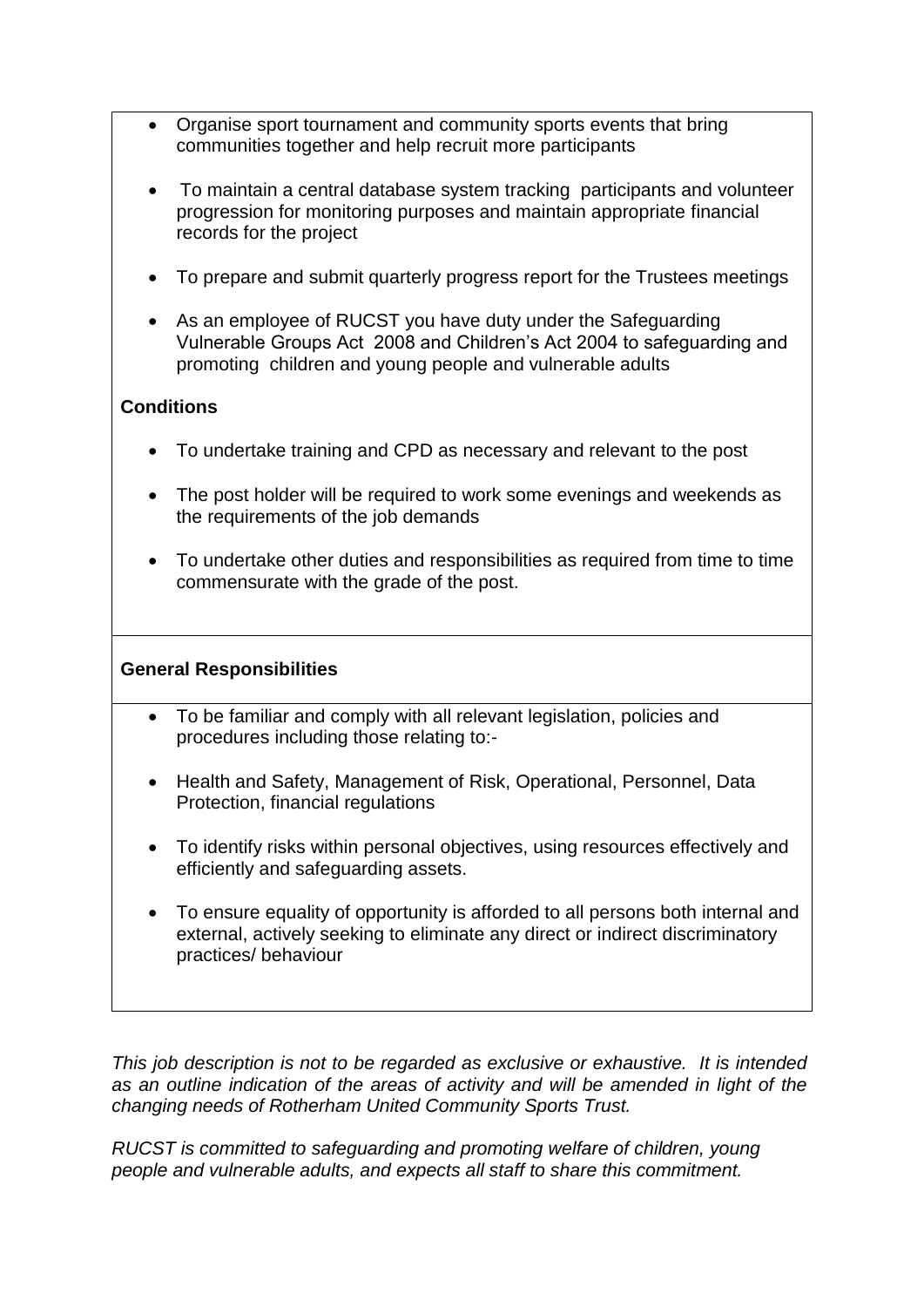*We are a diverse Trust that respects differences in race, disability, gender, faith background or personal circumstances we welcome all application. We want everyone to feel valued and included in the football community and to achieve their*  full potential. The trust is opposed to any discrimination and commits itself to the *redress of any inequalities by taking positive action where appropriate*

| <b>Personal Specification</b>                                                                                                                                                     | <b>Essential</b> | <b>Desirable</b> |
|-----------------------------------------------------------------------------------------------------------------------------------------------------------------------------------|------------------|------------------|
| <b>Knowledge and Experience</b>                                                                                                                                                   |                  |                  |
| At least 3 years experience of planning and delivering sports<br>development programmes in local community settings and<br>experience of working with BME young people and adults | AF/I             |                  |
| Experience in planning, implementing and sustaining sports<br>development programmes/Initiatives.                                                                                 | AF/I             |                  |
| Experience of working within budget guidelines and monitoring<br>budget finance.                                                                                                  | AF/I             |                  |
| Project Management experience.                                                                                                                                                    |                  | AF/I             |
| Knowledge of local, regional and national strategies related to<br>disability sport.                                                                                              | AF/I             |                  |
| Team working experience i.e. management sessional and<br>volunteer workers                                                                                                        | AF/I             |                  |
| Experience of monitoring and evaluating sport programmes,<br>and setting performance targets                                                                                      | AF/I             |                  |
| An understanding of equal opportunities issues both within the<br>workplace and the community in general.                                                                         | I/R              |                  |
| Experience of publicity/promotion of activities and events                                                                                                                        | AF/I             |                  |
| Experience of partnership working i.e. Sport England, National<br>Governing Bodies and local community organizations/groups.                                                      | AF/I             |                  |
| Knowledge of local, regional and national strategies related to<br>disability sport.                                                                                              | T                |                  |
| Demonstrate commitment to the protection of children, young<br>people and vulnerable adults                                                                                       | AF/I/R           |                  |
| <b>Qualifications</b>                                                                                                                                                             |                  |                  |
|                                                                                                                                                                                   | AF/I             |                  |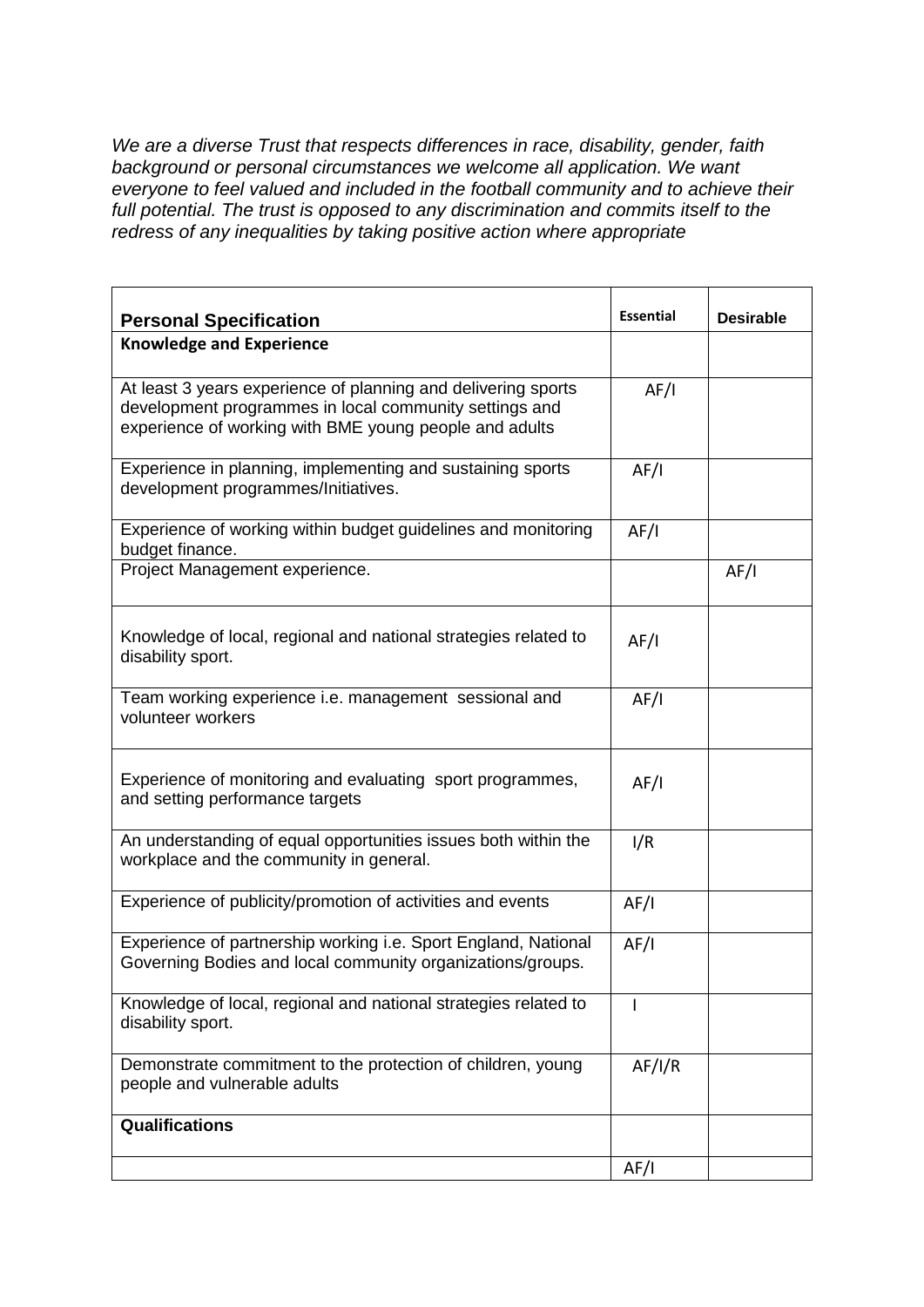| Level 3 NVQ or equivalent qualification within a sports relevant<br>field.                                                              |            |  |
|-----------------------------------------------------------------------------------------------------------------------------------------|------------|--|
| Hold a level 2 national governing body qualification in football,<br>cricket or basketball                                              | AF/CO      |  |
| <b>Skills and Abilities</b>                                                                                                             |            |  |
| Ability to communicate effectively with a number of diverse<br>audiences.                                                               |            |  |
| Ability to undertake research and analyse data to inform future<br>delivery and development of the project                              | AF/I       |  |
| Ability to devise and implement monitoring and evaluations and<br>procedures.                                                           | AF/I       |  |
| A good understanding of barriers to sport participation certain<br>groups face, able to outreach in community and face to face<br>work  | AF/I       |  |
| Ability to liaise with a range of organisations and<br>create/encourage positive working relationships.                                 | AF/I       |  |
| Good organizational skills e.g. time keeping, meeting deadlines<br>etc.                                                                 | I/R        |  |
| Ability to recognise development opportunities within the work<br>environment and find innovative approaches to them.                   | i/R        |  |
| <b>Personal Qualities</b>                                                                                                               |            |  |
| Ability and willingness to work outside normal hours, including<br>evenings and weekends.                                               | I/R        |  |
| Must have full, current driving licence and access to own<br>transport for work purposes.                                               | AF/I       |  |
| A satisfactory enhanced level DBS check                                                                                                 | <b>CRB</b> |  |
| No serious health problem which is likely to impact upon job<br>performance (that cannot be accommodated by reasonable<br>adjustments). | I/R        |  |
| Good attendance record in current/previous employment (not<br>including absences resulting from disability).                            | I/R        |  |

# **Method of Assessment**

**AF – Application Form I – Interview R – References P – Presentation**